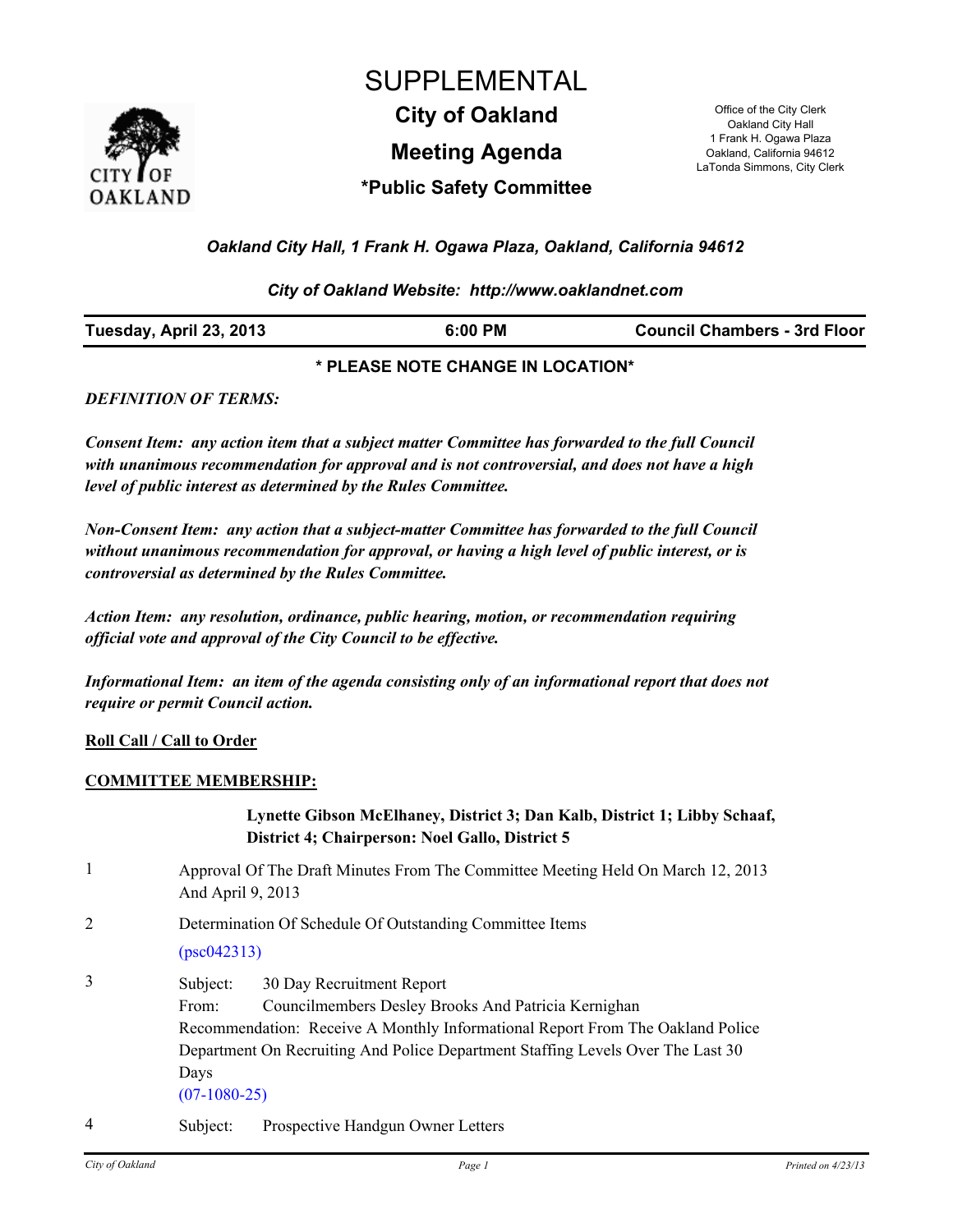# SUPPLEMENTAL

## **\*Public Safety Committee Tuesday, April 23, 2013**

|   | From:<br>Councilmember Desley Brooks<br>Recommendation: Adopt A Resolution Requesting The City Administrator Ask The<br>Chief Of Police To Send Letters To Prospective Handgun Purchasers Who Reside In The<br>Jurisdiction Informing Them Of Their Responsibilities As Firearm Owners<br>$(12-0232)$                                                                                                                                                                                                                                                                                                                                                                                                                                                                                                                                                            |  |
|---|------------------------------------------------------------------------------------------------------------------------------------------------------------------------------------------------------------------------------------------------------------------------------------------------------------------------------------------------------------------------------------------------------------------------------------------------------------------------------------------------------------------------------------------------------------------------------------------------------------------------------------------------------------------------------------------------------------------------------------------------------------------------------------------------------------------------------------------------------------------|--|
|   | This Item Was Continued From The March 12, 2013 Public Safety<br><b>Committee Meeting.</b>                                                                                                                                                                                                                                                                                                                                                                                                                                                                                                                                                                                                                                                                                                                                                                       |  |
| 5 | Subject:<br>Report From Franklin E. Zimring<br>Councilmember Libby Schaaf<br>From:<br>Recommendation: Receive An Informational Report From Franklin E. Zimring, U.C.<br>Berkeley William G. Simon Professor Of Law And Wolfen Distinguished Scholar, On<br>What Can Oakland Learn From New York And Other Cities About Reducing Crime<br>$(12-0359)$                                                                                                                                                                                                                                                                                                                                                                                                                                                                                                             |  |
| 6 | Subject:<br>Alameda County Abandoned Vehicle Abatement Authority (AVA)<br>From:<br>Oakland Police Department<br>Recommendation: Adopt A Resolution Authorizing: 1) The Extension Of The Alameda<br>County Vehicle Abatement Authority (AVA) Until May 31, 2023; 2) The City<br>Administrator Or Her Designee To Continue The Oakland Police Department's<br>Participation In The AVA; And 3) Authorizing The City Administrator Or Her Designee<br>To Accept The City Of Oakland's Share Of California State Vehicle Registration Service<br>Fee Funds As Authorized By Vehicle Code Section 9250.7 And Distributed Through The<br><b>AVA</b><br>$(12-0421)$                                                                                                                                                                                                     |  |
| 7 | Edward Byrne Memorial Justice Local Assistance Grant (JAG)<br>Subject:<br>From:<br>Oakland Police Department<br>Recommendation: Adopt A Resolution Authorizing The City Administrator Or Her<br>Designee To: 1) Enter Into A Grant Agreement With The U.S. Department Of Justice,<br>Office Of Justice Programs, Bureau Of Justice Assistance, Edward Byrne Memorial<br>Justice Assistance Grant Local Program Funds For The Period Of July 1, 2012 Through<br>June 30, 2013 (FY 2012-2013 JAG Funds); And 2) To Accept, Appropriate, And<br>Administer FY 2012-2013 JAG Fund Allocations In An Amount Not To Exceed Five<br>Hundred And Thirty Six Thousand, And Thirty Six Dollars (\$536,036) To Supplement<br>Frontline Policing Services For The Oakland Police Department; And 3) Expend Funds<br>In Accord With The JAG Fund Spending Plan<br>$(12-0430)$ |  |
| 8 | Subject:<br>Center For Economic Opportunity (CEO) Grant<br>From:<br>Department Of Human Services<br>Recommendation: Adopt A Resolution Authorizing The City Administrator To<br>Negotiate And Execute A Grant Agreement With The Center For Economic Opportunity<br>(CEO) To Provide Violence Prevention Services In Accordance With The Measure Y<br>Violence Prevention & Public Safety Act (VPPSA), In The Amount Of One Hundred<br>And Fifty Thousand Dollars (\$150,000) For The Period May 1, 2013 To June 30, 2014<br>With A One-Year Option To Renew For A Total Amount Not To Exceed \$300,000                                                                                                                                                                                                                                                          |  |